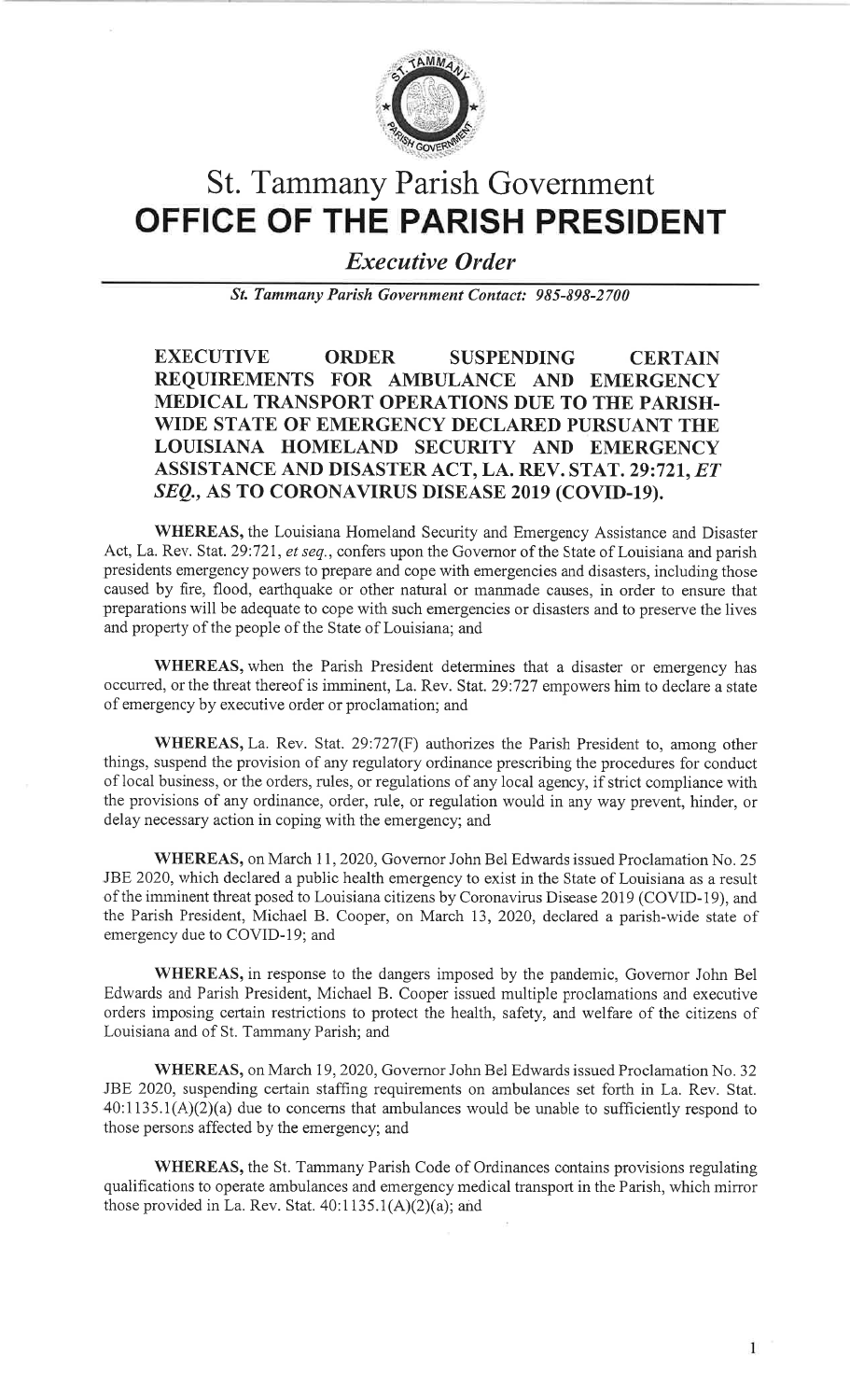

# St. Tammany Parish GovernmentOFFICE OF THE PARISH PRESIDENT

#### Executive Order

St. Tammany Parish Government Contact: 985-898-2700

WHEREAS, to effectively meet the dangers presented by the emergency and protect the health and safety of the people of the Parish, Parish President Michael B. Cooper issued an Executive Order on March 8,2022 suspending certain provisions of the St. Tammany Parish Code of Ordinances to assist in enabling ambulances to sufficiently and efficiently respond to thoseaffected by the emergency; and

WHEREAS, the state of emergency declared by Governor John Bel Edwards; as well asthe ambulance staffing requirements of Proclamation No. 32 JBE 2020, were allowed to expire on March 16, 2022; and

WHEREAS, the effects of the COVID-19 continue to pose a threat to the citizens of St. Tammany Parish; and

WHEREAS, St. Tammany Parish continues to experience a shortage of medical andemergency professionals due to the effects of COVID-19; and

WHEREAS, to effectively meet the dangers presented by the emergency and protect thehealth and safety of the people of the Parish, it is necessary to issue an Executive Order extending the suspension certain provisions of the St. Tammany Parish Code of Ordinances to assist in enabling ambulances to sufficiently and efficiently respond to the people of St. Tammany Parish,and rescinding certain suspensions.

IT IS ORDERED that, pursuant to the authority vested in him through the LouisianaHomeland Security and Emergency Assistance and Disaster Act, La. Rev. Stat. 29:721, et seq. specifically La. Rev. Stat.29:727(F), Michael B. Cooper, as Parish President, orders that Section 8-5(a) of the St. Tammany Parish Code of Ordinances is temporary suspended as to the requirement that emergency medical transport vehicles must be staffed with a minimum of onelicensed emergency medical technician. Section 8-5(a) shall be temporarily revised as follows:

(a) Vehicle requirements. Any vehicle operated as an ambulance or medical transportation vehicle for transportation within the parish on an emergency basis or dispatched through 9-1-1 operations center or called by a private individual shall meet all criteria established for emergency calls. The ambulance or medical transportation vehicle must be staffed with a minimumof two persons, one of whom shall be a licensed emergency medical <del>technician</del> responder.

IT IS FURTHER ORDERED that the previous suspension of Section  $8-4(a)(2)(a)$  of the St. Tammany Parish Code of Ordinances as to ambulance drivers, providing that such driver possess a driver's license valid in the State of Louisiana and meet the criminal background checkrequirements of La. Rev. Stat. 40:1203.1, et seq., is hereby rescinded.

IT IS FURTHER ORDERED that the previous suspension of Section 8-5(b)(1) of the St. Tammany Parish Code of Ordinances as to ambulance and emergency medical transport drivers, providing that such driver possesses a driver's license valid in the State of Louisiana and meet thecriminal background check requirements of La. Rev. Stat. 40:1203.1, *et seq*., is hereby rescinded.

IT IS FURTHER ORDERED that, when responding to an emergency medical call within the Parish, ambulance and emergency medical transport providers may exercise their best medical judgment to respond to an emergency call with a Basic Life Support ambulance unit rather thanan Advanced Life Support ambulance unit when such is authorized by the provider's medical